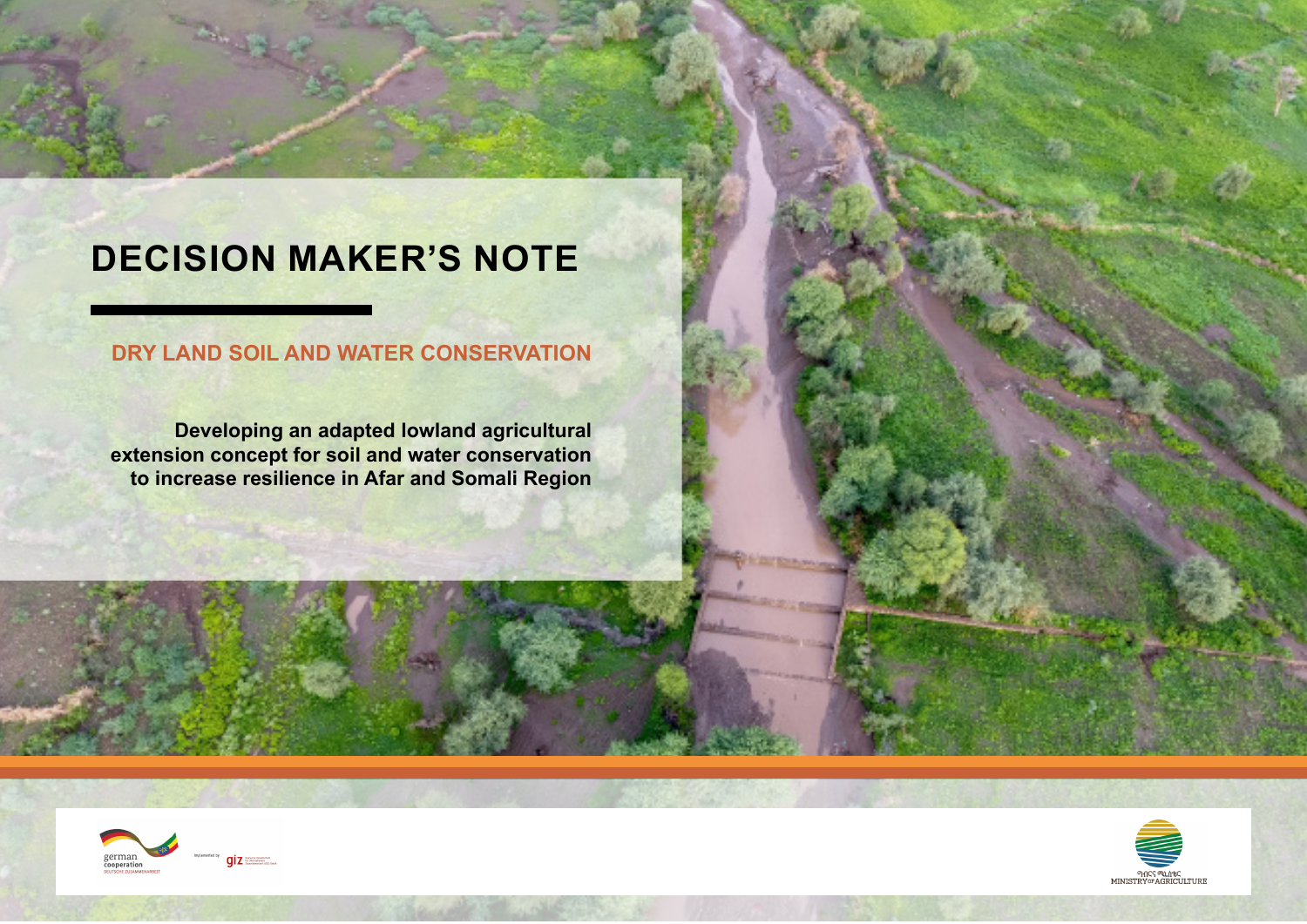#### **Key take-away messages**

- There is an urgent need to develop agricultural extension material for Afar and Somali region due to high community interest and dynamic changes derived from environmental, economic, land use and price changes
- Infrastructure such as Water Spreadings Weirs, Dry Stone Measures and other water retention structures must continue to be the backbone of interventions in the lowlands
- Extension material needs to be specific to the lowland conditions and in particular the needs of pastoralist communities and the opportunities in lowland soil and water conservation with a focus on maintenance
- Institutional innovations such as upscaling the recruitment of DAs alongside improved training of DAs in lowland agro-ecology and agronomy will be crucial for long-term success.

#### **Introduction**

Extension is the application of the latest best practices into an applied setting to train land and water users. It has shown to be highly effective through on-the-ground training through different methods. Agricultural has changed from a mere focus on yield increase to a further incorporation of modern-day challenges such as climate, environment, land use and prices to enable farmers to cope with those impacts on farming.

Agricultural extension is also well-known in Ethiopia, yet there is a gap of application in the lowland areas. In order to increase the resilience of the local agro-pastoralist and pastoralist population, a total of 20 pieces of material are being developed and targeted towards the rural population. This material includes videos, manuals, infotechs, discussion posters, discussion games, flip books, guides, and radio programme. This extension material supports help communities and extension agents to understand the lowland environment and to support communities with soil and water conservation practices, with a specific focus on women and youth to ensure inclusivity.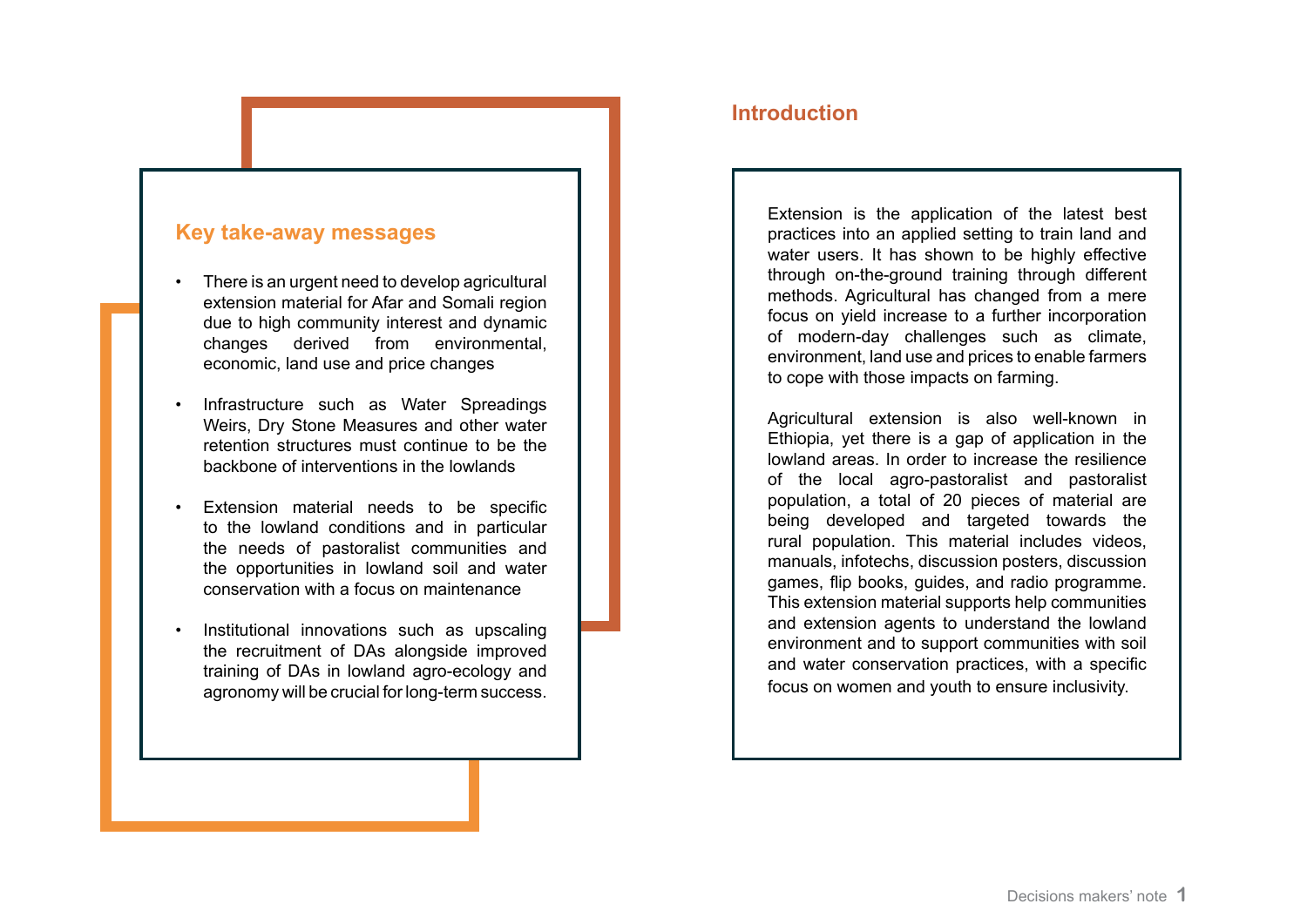### **Why soil and water conservation matters to lowland communities?**

The Ethiopian lowlands are amongst the most affected by climate change globally. Due to extreme conditions, very hot temperatures, low rainfall, little arable land and limited access to water, the majority of the rapidly growing population depends on semi-mobile livestock farming (pastoralism) for a living. This economic and social system is currently coming under pressure. The effects of climate change are adding pressure to natural resources, especially in dry valleys. The consequences are overgrazing, an increase of invasive species and conflicts over land and water. Crucial to increased resilience is the management of available soil and water resources in dry valleys in the lowlands. The lowlands receive very significant floods from the Ethiopian highlands during the rainy seasons in March/April and June/July/August, which are now however leading to dangerous gully erosion and very little water infiltration into the soil. These gullies have been growing for years threatening not only food production but also urban settlements as for example Jigjiga will be reached by gullies in less than 10 years.

If dry valleys were rehabilitated, the flood water from the highlands could be captured in a more efficient manner to be used for food production and thus greater resilience to the aforementioned challenges. This would enable local communities to mitigate droughts, associated food price shocks, conflict over water for grazing and decrease poverty levels.



*Gully erosion in Somali Region (GIZ/SDR-ASAL)*

#### **What is a possible approach for better resilience through soil and water conservation?**

German Development Cooperation has funded the construction of water spreading weirs (WSWs) in first Afar and later Somali region since 2015 under as an ecological, holistic approach to rehabilitate dry valleys, the so called Dry Valley Rehabilitation and Productive Use Approach (DVRPU). This approach is a community-based (demanddriven) approach to rehabilitate degraded land and induce water and soil conservation. WSWs are low retention walls designed to dissipate flash flood into rangelands and farms while also reducing runoff and soil erosion. Constructed by using natural stone and cement, they lead to a spillway in the dry riverbed itself. WSWs spread the floods and in this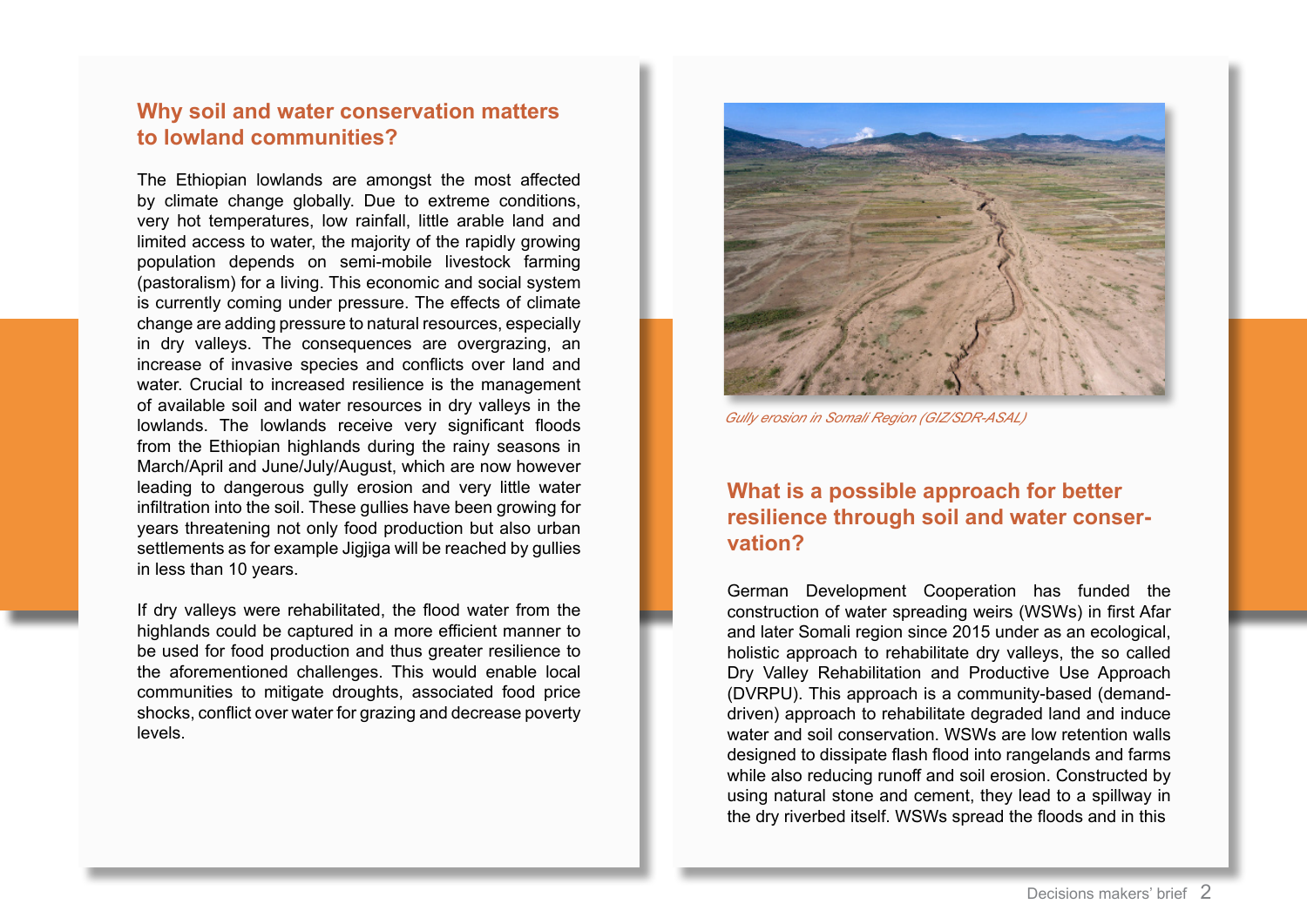way cause the deposition of sediments that can improve the depth and quality of soils.

Next to WSWs, the community together with the woreda experts and masons, may also opt for smaller interventions. At present, 50 Dry Stone Measures (DSM) have been constructed in Afar. Those small stone dams are constructed at the right angle to the water flow. The dam will create a small terrace and the head of the dam will be the new counter line. The height and slope of the DSM is adjusted to local soil conditions and topography. Small stones and gravel at the base create good soil cover. The cover of the dam with bigger stones ensures good stability.

In order for WSWs and DSMs to work in the most effective manner, a system of cascades may lead to the most successful restoration of the dry valleys. Up to 20 or more weirs in one valley adapted to the topography and local conditions combined with a large number of DSMs and biological interventions may rehabilitate large swathes of land and secure soil moisture for crop production or rangeland improvement.

#### **Policy recommendations**

From a policy perspective, we acknowledge the increased focus of the federal government to improve livelihoods in the lowlands. We particularly suggest to place the emphasis on the strengthening of the extension services for the pastoralist and agro-pastoralist communities of the lowlands, including the use of appropriate extension material on soil and water conservation, as captured in the Dry Valley Rehabilitation and Productive Use Approach. The government should focus on long-term staff recruitments to develop competent and skilled human capital amongst Development Agents (DAs).

Education and training of farmers should lead to more specialization and diversification of pastoralist and agropastoralist farmers to allow them to transition from mere self-sufficiency-based farmers to gradual exporters of crops to other regions in Ethiopia. In addition, farmers should be trained in maintenance of both infrastructure interventions and agricultural equipment. Agricultural extension should also first and foremost focused on the potential of rainfed agriculture and flood-based water conservation methods. By deploying a participatory approach, gender mainstreaming must be mandatory to integrate all members of society. Finally, agronomic literacy of farmers must play a key role together with improved access to finance.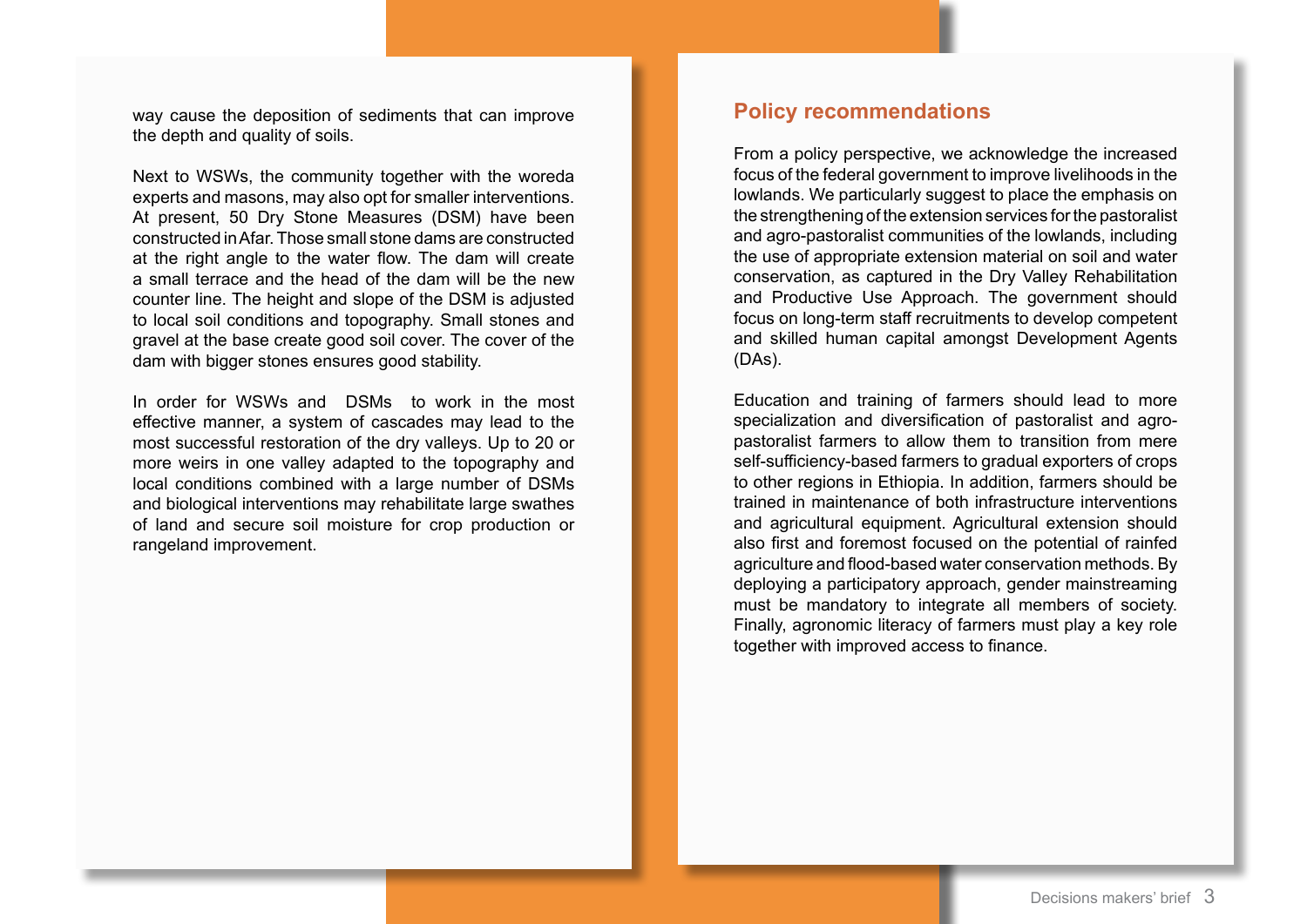# **Table 1: Soil and Water conservation measures for better resilience**

# **Water Spreading Weirs (WSWs) Dry Stone Measures (DSMs)**





*Source: GIZ/SDR-ASAL Source: GIZ/SDR-ASAL*

| Average size/<br>length                               | Length $100 - 400m$<br>Volume 250 - 750 m3                                                                                                                                                   | Depth of the gully should not be more than 2<br>meters. The height-width ratio is 1:3 and in case<br>of high expected flows 1:5. If build in cascades,<br>the distance between DSMs is $10 - 20$ meters.            |
|-------------------------------------------------------|----------------------------------------------------------------------------------------------------------------------------------------------------------------------------------------------|---------------------------------------------------------------------------------------------------------------------------------------------------------------------------------------------------------------------|
| Approx.<br>investment<br>to build (time<br>and funds) | The WSWs are constructed in cascades of up<br>to 10 WSWs. The average cost of one WSW is<br>up to 15.000 euro.<br>Construction takes place in the dry season.                                | Depends on the depth of the gully and the sizing/<br>volume of the DSM.<br>Average construction of 1 m <sup>3</sup> /person/day. Cost<br>is minimal as use is made of natural stones from<br>the surrounding areas. |
| Level of<br>expertise<br>needed                       | Trained masons and foremen are involved from<br>the community for construction and maintenance.<br>Other community members can contribute<br>through the transport of stones and excavation. | Demarcation needs to be carried out by experts.<br>Excavation and construction can mostly be<br>carried out by the community members.                                                                               |
| <b>Further</b><br><b>resources</b>                    | Flipbook and video on WSW<br>https://wocatpedia.net/                                                                                                                                         | Flipbook and video on DSM                                                                                                                                                                                           |